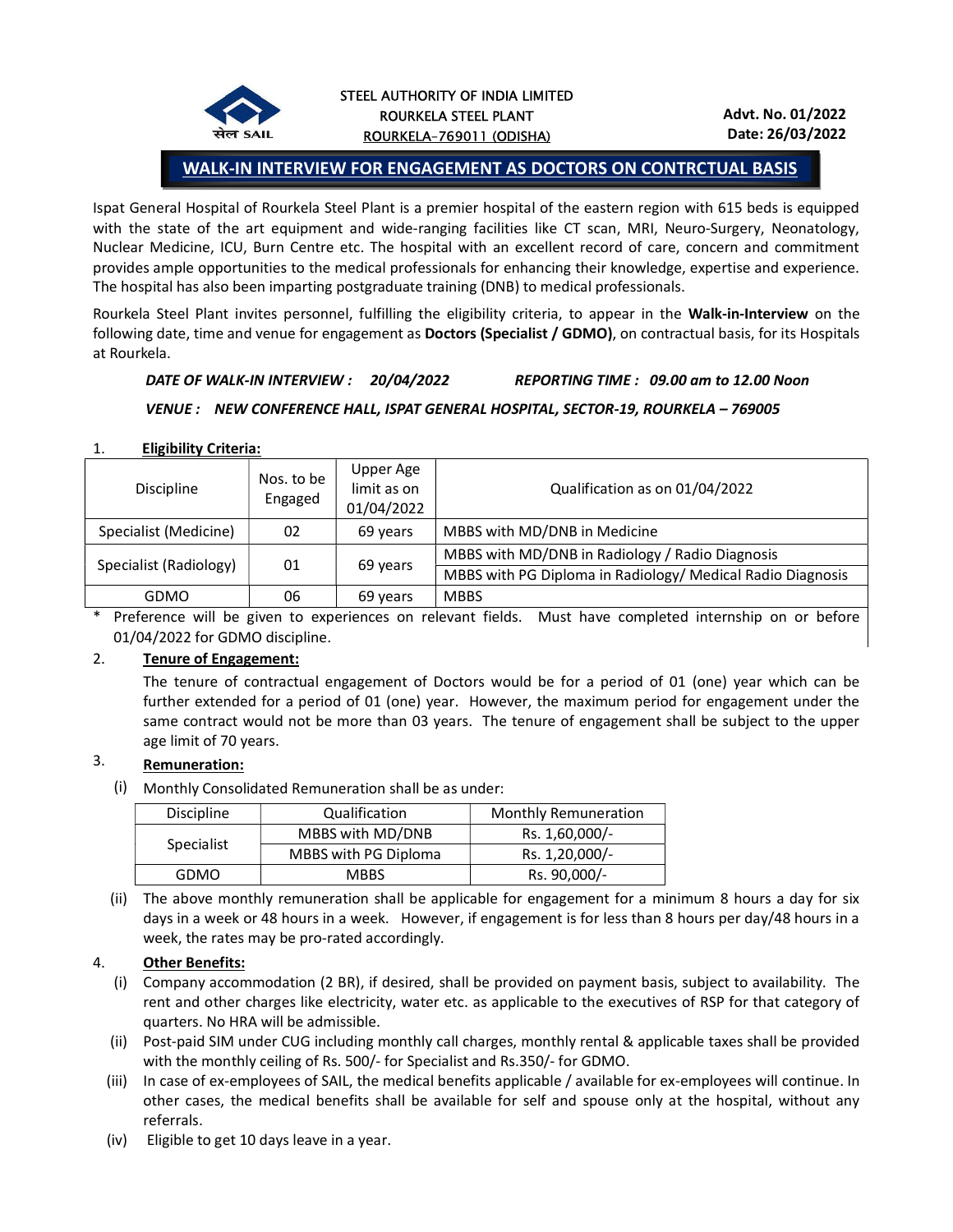## 5. General Condition:

- a) Candidates must be an Indian national possessing requisite qualification from a University/Institute recognized by Medical Council of India.
- b) Eligible candidates may walk-in for interview alongwith following certificates / documents in original with a set of self attested photocopies of the same. Candidate who fails to produce the certificates / documents in original in support of eligibility will not be allowed to appear the interview.
	- i) Filled-in application Format (Annexure-A) with one recent passport size colour photograph duly attested by a Gazetted Officer.
	- ii) Poof of Date of Birth (SSLC / Matriculation Certificate)
	- iii) Certificates & Mark sheets of required qualification.
	- iv) Caste/Category certificate, wherever applicable.
	- v) Valid Registration Certificate issued by Medical Council of India or State Medical Council.
	- vi) Experience Certificate, if any, showing relevant post qualification experience. In case of retired employees, Service Certificate issued by the parent organization should be given.
	- vii) Photo Identity Proof (Voter ID / Aadhaar Card / Passport / Driving License)
	- viii) NOC from present employer, if employed under PSUs/Autonomous Bodies/Govt. Department.
	- ix) A Self-Certificate that he/she has not separated under Voluntary Retirement / Separation (applicable for Ex-employees of SAIL and other PSUs/Government).
- c) No TA/DA will be paid to the candidates for appearing in walk-in-interview.
- d) Requisite numbers of posts are to be reserved as per Presidential Directives / Government guidelines.
- e) The engagement is purely on "contractual basis" and is not be construed as giving rise to any right to regular appointment in any manner. RSP reserves the sole authority to consider the cases as per its rules, and decision of RSP in this regard shall be firm and binding.
- f) SAIL reserves the right to reject any application, or cancel the candidature, or the whole process of selection, or admit less than the number of doctors indicated, without assigning any reason thereof and no enquiry or correspondence will be entertained in this connection. The decision of the RSP for this purpose shall be final and binding.
- g) Candidature of an applicant is liable to be rejected at any stage of the selection process, or after selection, in case any information provided by the candidate is found to be false, or is found not to be in conformity with requisite eligibility criteria mentioned in the advertisement.
- h) The performance of the Doctor so engaged will be reviewed on periodic basis and the tenure can be curtailed or extended, subject to satisfactory performance.
- i) Engagement can be terminated by giving one months' notice by either of the parties. However, in case of poor performance/ moral turpitude / conviction by a Court of Law / insolvency / loss of licence to practice / grave misconduct / financial irregularity, the contract can be terminated immediately. Absence from duty without permission shall be liable for termination of engagement.
- j) Joining of the candidate subject to Medical Fitness.
- k) Court of jurisdiction for any dispute will be at Rourkela.

\*\*\*\*\*\*\*\*\*\*\*\*\*